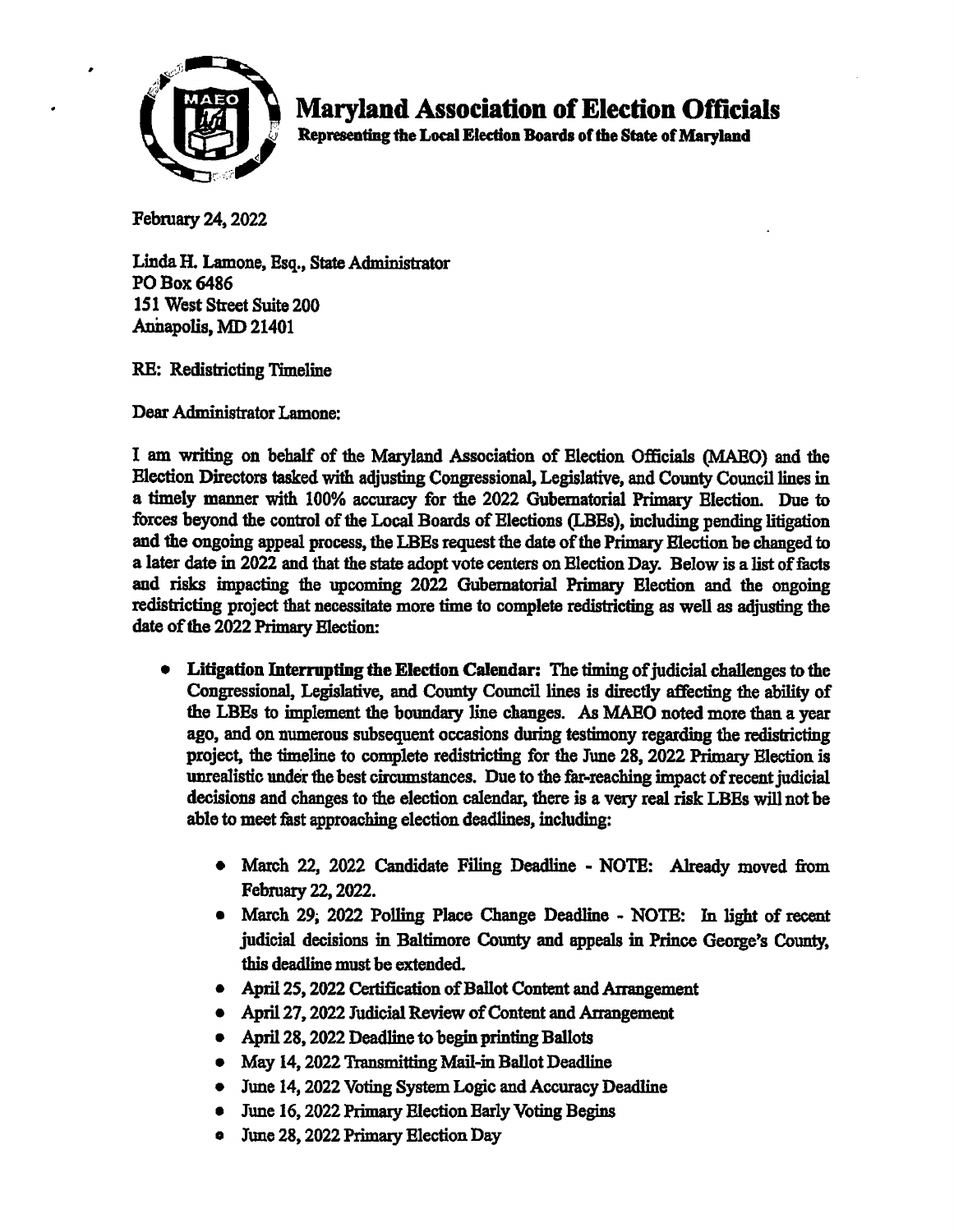Mrs. Lamone February24,2022 Page 2

> Recent judicial decisions changing approved County Council lines in Baltimore County and the timeline for the appeal process in Prince George's County have made it almost impossible for two LBEs representing 1.1 million registered voters (28% of all registered voters in Maryland) to finish redistricting in time to conduct the 2022 Primary Election as scheduled. All LBEs currently need at least 30 to 60 additional days in order to complete the changes due to redistricting, notify the voters, secure polling places, and prepare ballots and voting equipment for the Elections. Without relief, many LBEs will struggle to finish the redistricting process in time to hold the Gubernatorial Primary Election on Tune 28,2022 as scheduled.

> If boundary changes are made through litigation that is not resolved until mid-April, there is not enough time to implement the line changes, update the tens of thousands of precinct descriptions for precinct boundaries across the entire State, engage in a rigorous quality control process, schedule a special meeting for each Local Board to approve the new precinct boundaries, and notify the voters in a timely manner, while simultaneously ensuring the regular tasks required to prepare for an election are completed. Under the current system of assigned polling places, many tasks such as polling place assignments, Election Judge hiring, and voter education cannot begin until after Redistricting is completed.

- Calendar Issues and the loss of quality control: It takes six months of preparation and meticulous, conscientious work to ensure Congressional, Legislative, County Council, Board of Education, or precinct boundary lines are correctly updated and that each of Maryland's 5 million voters has convenient and accessible access to a polling place. Compressing the redistricting calendar in the period of a few weeks between mid-April and June 28, 2022 dangerously sacrifices time for quality control and will contribute to voter confusion as changes are made quickly and the LBEs have limited time to notify voters of their correct district information and polling place location.
- Foiling Place Locations: Without finalized precinct lines, it is impossible to accurately reserve enough polling places for election day. If this deadline is changed, there is less time to reserve a polling place and for voter education. A speedy resolution of the judicial challenges is needed to ensure that there is adequate time to find polling places and educate the voters. If a speefy resolution is not possible, then the Court may have no option but to mandate the adoption of Vote Centers as a voting solution that removes the requirement a voter must cast their ballot at an assigned polling place in-person on Election Day.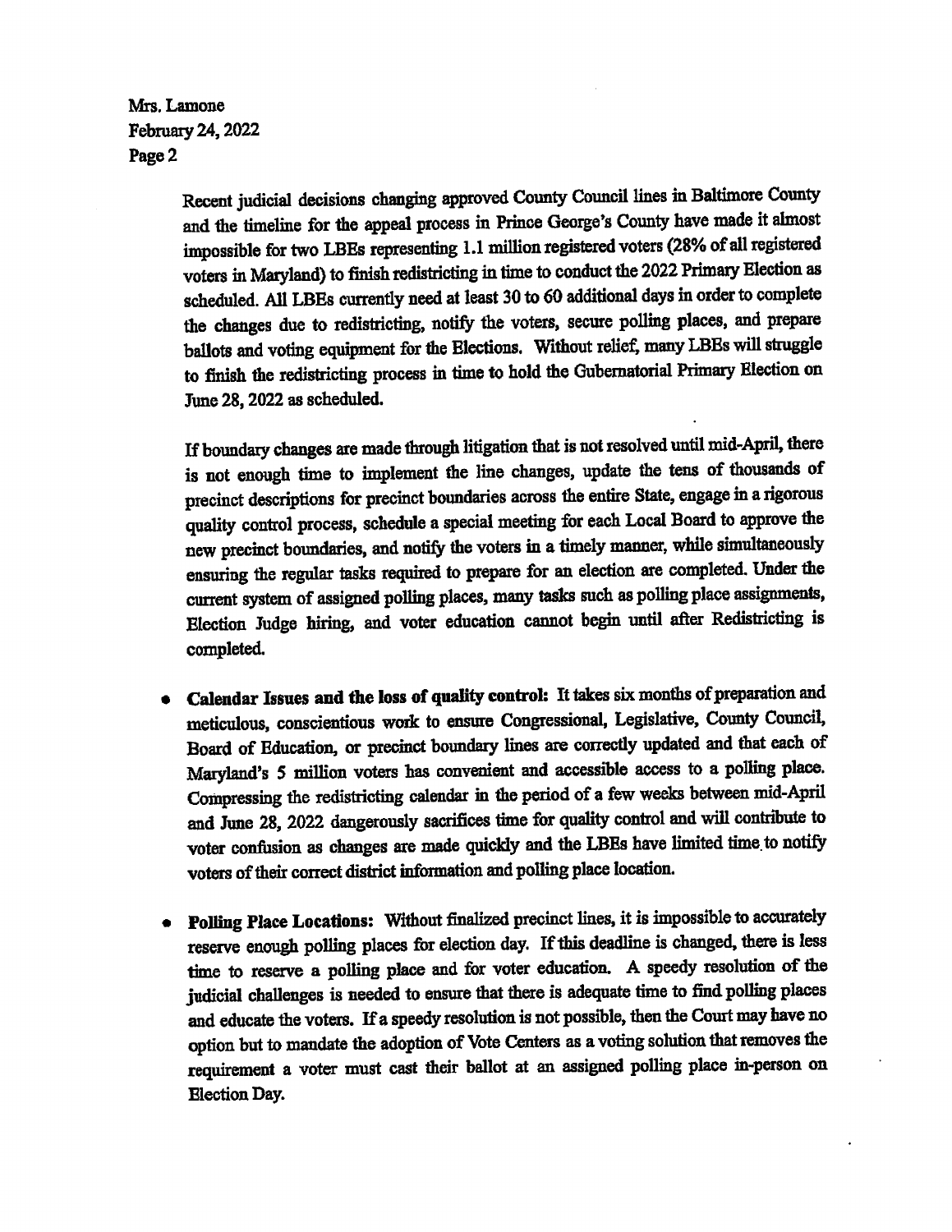Mrs. Lamone February 24,2022 Page 3

- Election Judge Assignments and Recruiting Issues: Recruiting, hiring, and assigning election judges is one of the most difficult responsibilities faced by each LBE prior to the election. It is unfair to the LBEs and the election judges, who want to participate in the election process, to ask them to commit to serve when such basic issues like polling place locations and election dates are still in question.
- Equipment and Supplies: The LBEs cannot assign voting equipment and supplies to polling places because the IBEs do not know how many polling places will be required in 2022, nor do the UBEsknowhowmany voters will be assigned to a polling place until the redistricting-project has been completed. The size of the polling place facility and the number of registered voters are the two most important variables when assigning equipment and supplies.

## Vote Centers

MAEO recommends adopting Vote Centers for in-person voting on Election Day in Maryland. A vote center is an in-person voting location at a facility chosen to maximize voter parking, proximity to public transportation, room size and facility layout to optimize the voting experience. Any voter from any precinct in a jurisdiction could cast a ballot on their ballot style at the vote center of their choice on Election Day. Implementing vote centers would eliminate many of the risks related to polling place assignment deadlines since many LBEs could implement vote centers quickly, as was the case in 2020. Since vote centers allow anyone from any precinct in the county to vote at whatever vote center is most convenient, implementing this solution would allow the LBEs to prepare for the election now by establishing the vote centers and then implement the lines as decided by the courts when the litigation is settled.

By freeing the voter from voting at a required location on Election Day, the voter will be able to select the vote center of their choice and cast their ballot at the most convenient location. The LBEs, with SBE guidelines and SBE approval, would establish a required number of vote centers in each jurisdiction, and Election preparations could continue uninterrupted in time for the 2022 Gubernatorial Primary Election.

Given the risks and uncertainty for the 2022 Gubernatorial Elections related to redistricting and ongoing litigation, SBE should consider moving the date of the Primary Election to a later date in 2022 and adopting vote centers in time for the primary election. This will eliminate voter confusion by allowing voters to cast their ballot at any vote center operating in the jurisdiction and will reduce the likelihood of voters using provisional ballots to vote. Many LBEs will utilize their largest facilities to increase the number of ballot scanners, check-in stations, ballot marking devices, and privacy booths available on election day while also ensuring minimal lines and impact to the voting experience.